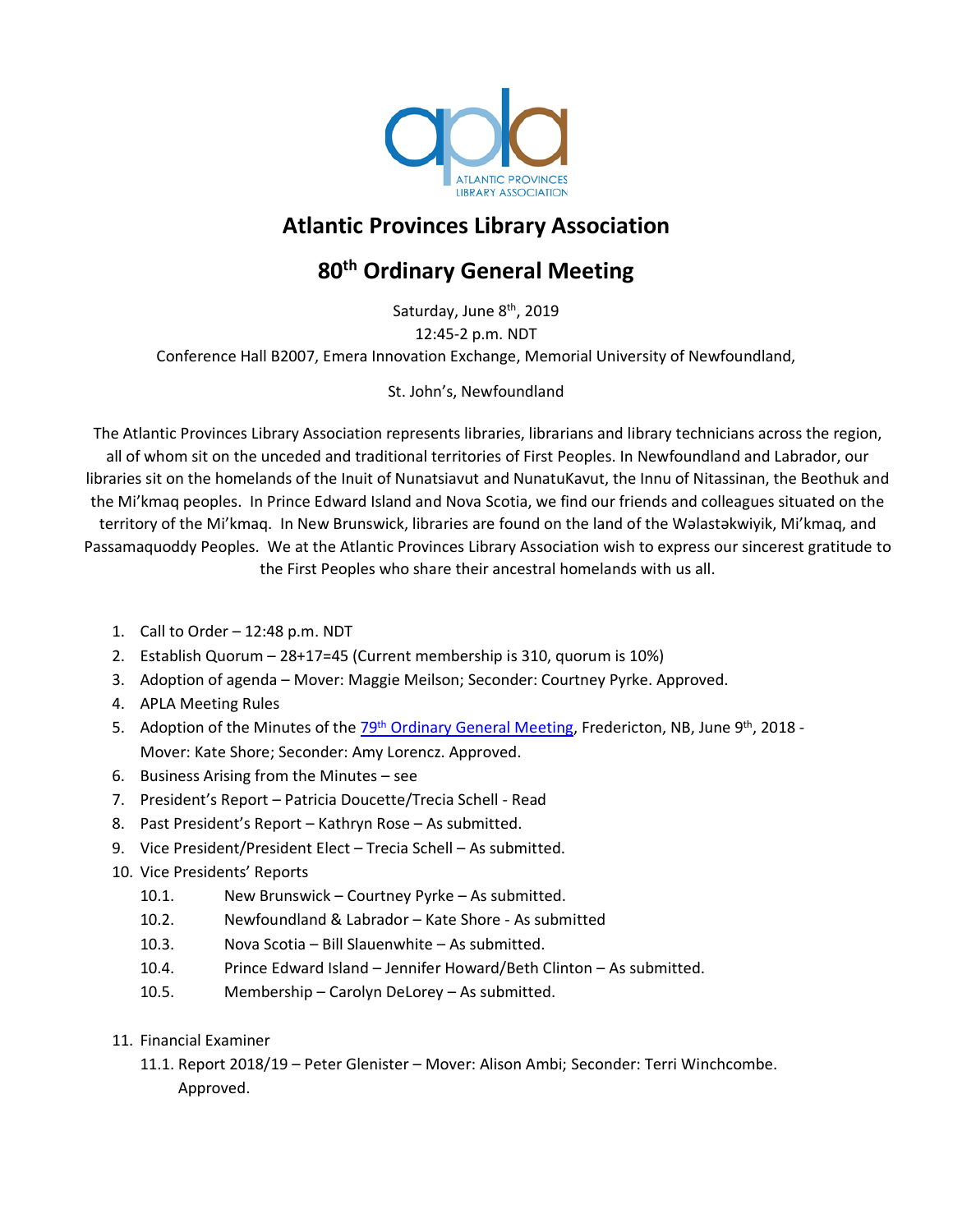- 11.2. Appointment of Financial Examiner 2019/20 Mover: Maggie Neilson; Seconder: Tanja Harrison. Approved.
- 12. Treasurer Maggie Neilson
	- 12.1. Report 2018-2019 As submitted. Mover: Jennifer Richard; Seconder: Lynn Somers. Approved. 12.2. Proposed Budget 2019-2020 - Mover: Courtney Pyrke; Seconder: Alison Ambi. Approved.
- 13. Report of the APLA Bulletin Co-Editors Marc Harper and Kathryn Rose As submitted. T. Schell thanked both for their migration of the past APLA Bulletins into an open archive. Jennifer Richard, Josh D'Entremont, Vincent ?
- 14. Finance Maggie Neilson As submitted.
- 15. Communications Coordinator Kristel Fleuren-Hunter As submitted.
- 16. Webmaster Margaret Vail Mover As submitted.
- 17. Advocacy Committee Louise White As submitted.
- 18. Memorial Award Committee Kate Stewart As submitted.
- 19. Carin Alma E. Somers Scholarship Committee Trecia Schell As submitted.
- 20. Games at the Library Jennifer Devlin As submitted.
- 21. Nominations and Elections Kathryn Rose/Trecia Schell As submitted.
	- 21.1. New Executive Introductions; Ann Smith, Terri Winchcombe, Ruth Cox, Cate Carlyle, Andrew Wood, Erin Alcock, Courtney Pyrke, Maggie Neilson, Beth Clinton, Amy Lorencz
	- 21.2. Departing Executive Thank-you
	- 21.3. Recognition of Outgoing Executive Members; Kathryn Rose, Cynthia Holt
- 22. Aims & Objectives Committee Trecia Schell As submitted.
- 23. Grow a Library Kathryn Rose/Trecia Schell As submitted.
- 24. CFLA-FCAB
	- 24.1. Indigenous Matters Maggie Neilson. Submitted orally. IMC Red Team compiling a group of case studies. How LAMs have integrated indigenization into their spaces.
	- 24.2. Copyright Ann Smith Submitted orally. Controlled digital lending. [Ask Ann for report]
	- 24.3. Cataloguing and Metadata Amy Lorencz As submitted.
- 25. Dalhousie University, School of Information Management Update Sandra Toze As submitted.
- 26. Nova Scotia Community College Library Technician Program Update Kristina Parlee As submitted.
- 27. Revisions to Standing Orders Kathryn Rose/Trecia Schell
	- 27.1. Standing Order 6.03: Communications and Public Relations Committee removed APLA (listserv postmaster and ) convener of the Francophone Interest Group. Mover: Maggie Neilson; Seconder: Kate Shore
- 28. Annual Conferences Reports
	- 28.1. 2019 St. John's, NL Kate Shore As submitted.
	- 28.2. 2020 Wolfville, NS Maggie Neilson Cross-pollinate, Cultivate, Change.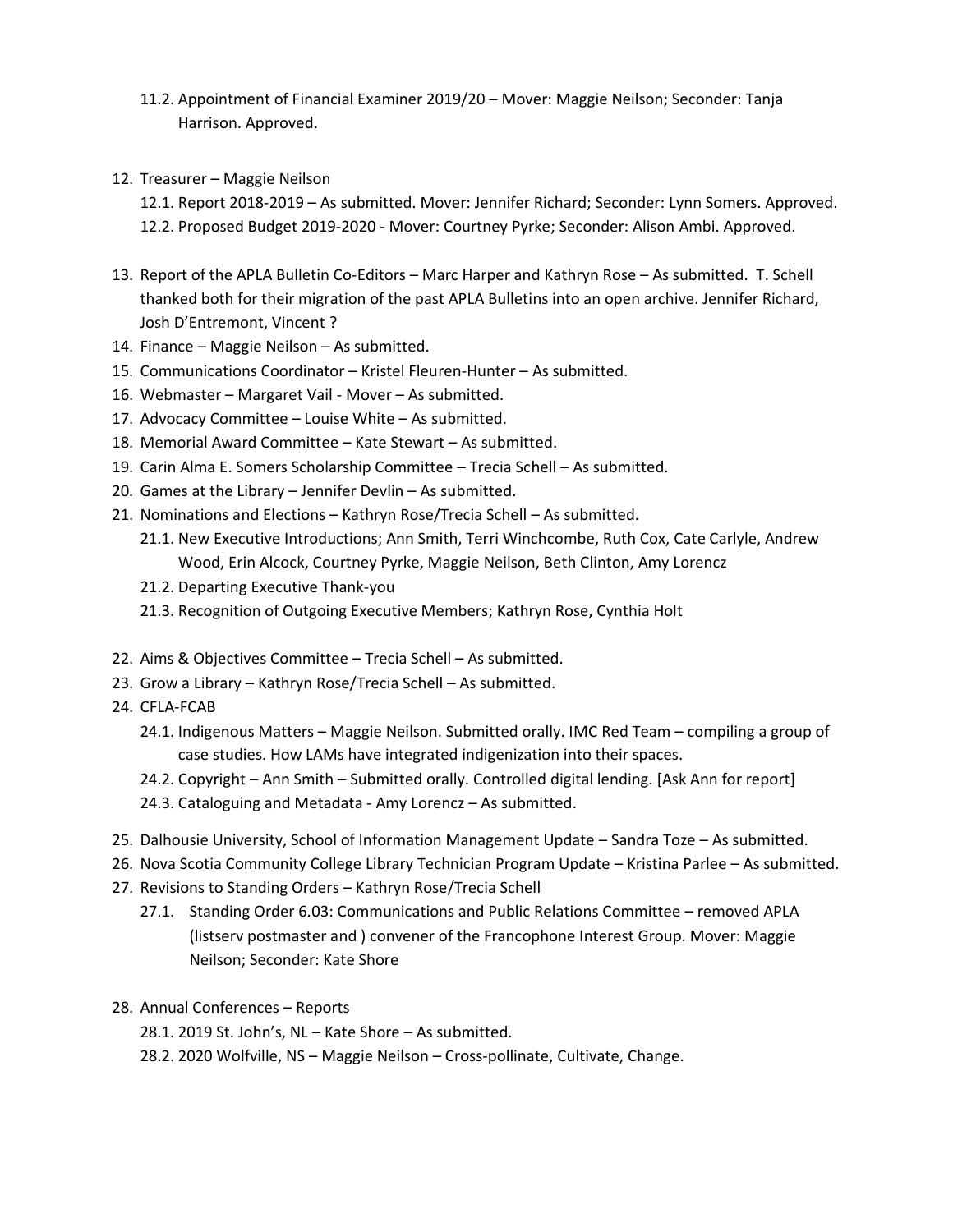- 29. Awards Kathryn Rose/Trecia Schell
	- 29.1. APLA Merit Award Winner Beth Maddigan
	- 29.2. APLA First Timer's Grant Recipient Annalise Benoit
	- 29.3. Carin Alma E. Somers Scholarship Renee Caroline Belliveau
	- 29.4. APLA Memorial Award Patricia McCormick
	- 29.5. APLA Advocacy Award Jenn Carson
	- 29.6. DAL SIM Award Winner Jillian Pulsifer
	- 29.7. NSCC Award Winner Jakob Roberts
- 30. New Business Trecia Schell
	- 30.1. CFLA/FCAB Cataloguing and Metadata Committee Acknowledged Ryan Lewis as the new Atlantic region representative.
- 31. Resolutions Trecia Schell

## 31.1. **Resolution 1: Conference Courtesy Resolution**

Be it resolved that APLA extends its appreciation to members of the St. John's conference organizing committee, the speakers, exhibitors, sponsors and all who have contributed to the success of the conference.

#### **Résolution 1: Résolution de courtoisie de la conférence**

Qu'il soit résolu que l'APLA exprime son appréciation et sa reconnaissance aux membres du comité organisateur du congrès de St. John's, aux conférencières et conférenciers, aux exposants, ainsi qu'à tous ceux et celles qui ont contribué au succès du congrès.

Mover : Krista Godfrey; Seconder : Amy Lorencz

## 31.2. **Resolution 2: APLA Event Code of Conduct, Reminder:**

Whereas the Atlantic Provinces Library Association (APLA) holds a conference, several business meetings, and may host or sponsor other events annually;

And, whereas APLA values an equitable, fair, and respectful forum for conducting business, offering professional development, socializing, and the discussion of ideas;

And, whereas APLA does not tolerate harassment, discrimination, or disrespectful behaviour towards its members or guests at any of the aforementioned events;

Be it resolved that APLA reaffirm our adoption the Event Code of Conduct approved by the APLA Executive and adopted by the 2017 Conference Planning Committee.

#### **Résolution 2: Code de conduite de l'APLA, rappel:**

Attendu que l'Atlantic Provinces Library Association (APLA) tient une conférence, organise plusieurs réunions d'affaires et peut accueillir ou commanditer d'autres évènements sur une base annuelle;

Et, considérant que l'APLA valorise un forum équitable et respectueux pour mener des affaires, offre du développement professionnel, de la socialisation et des échanges d'idées;